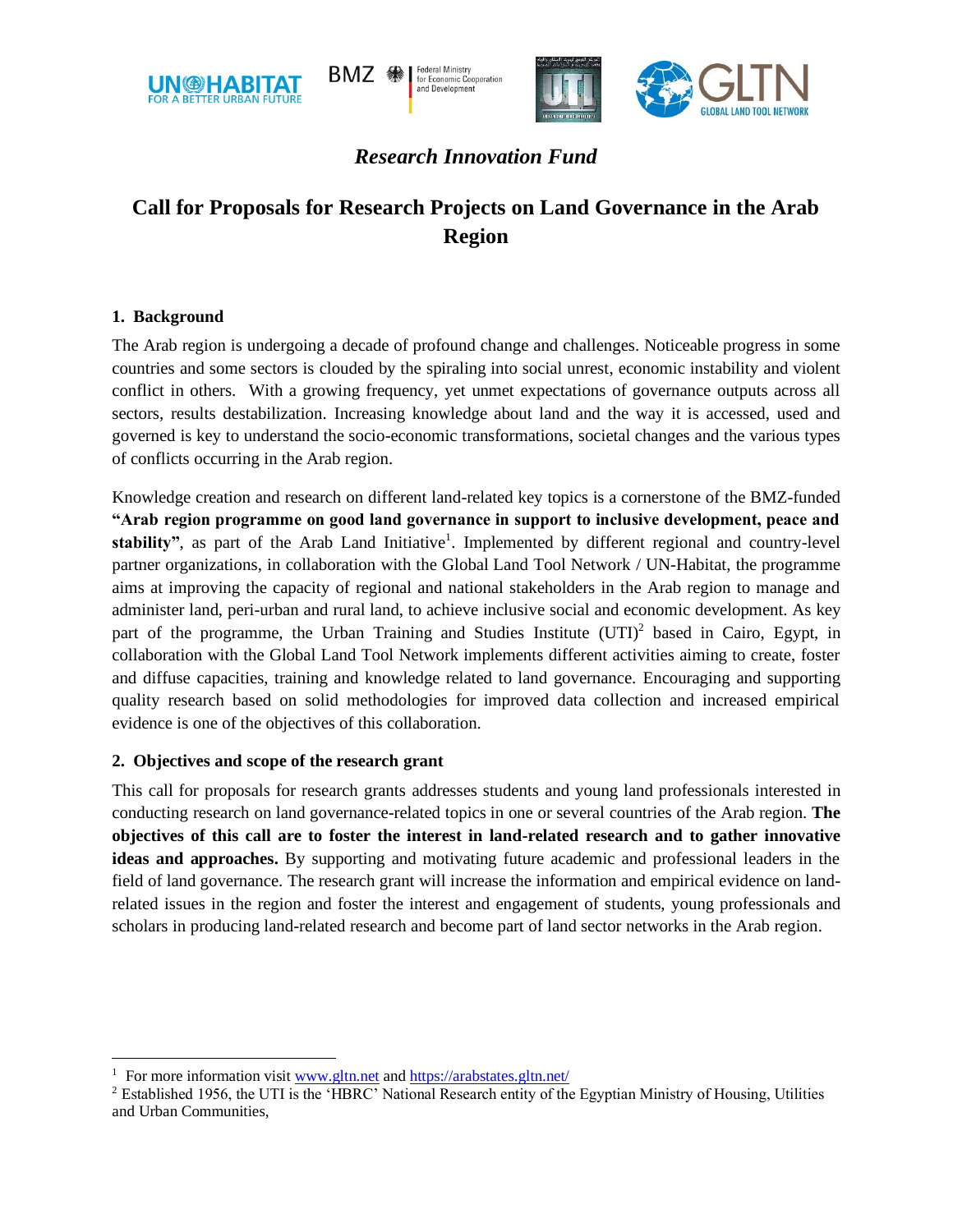#### **3. Who is eligible to apply for the research grant?**

- 1. Master and PhD students (social science, economics, law, multi-disciplinary land-related programmes, etc.) with interest in land management and land-related topics in one or several countries in the Arab region;
- 2. Land professionals and land practitioners with expertise and/or field experience on land related projects in the Arab region.
- 3. Young scholars<sup>3</sup> working in universities or other relevant research institutions conducting research dealing with land-related topics in the Arab region;

Additional eligibility criteria:

- 4. Female applicants are particularly encouraged to apply.
- 5. Applicants must be nationals, former nationals or residents of a country of the Arab region<sup>4</sup>;
- 6. Applicants must be maximum 45 years old;
- 7. Applicants can apply individually or in group (max. of 3).

## **4. Thematic areas**

Land governance is a cross sectoral topic that relates to different aspects of the social and economic life of societies, touches upon different sectors including planning, economy, human rights, governance, law, etc. - and has technical, social, economic and political dimensions. This call for research proposals invites applicants from different backgrounds to submit their proposals focusing on one – or more than one – of the following topics:

- 1. The nexus between land and conflict;
- 2. Land and socio-economic development;
- 3. Women and land;
- 4. Youth and land;
- 5. Land, natural resources (including water, minerals, extractives, etc.)
- 6. Land and climate change (incl. land degradation, etc.);
- 7. Land administration;
- 8. Land policies, laws and regulations;
- 9. Land-based investment, land markets, land value, land transactions;
- 10. Monitoring land governance and land tenure security;
- 11. Urbanization, planning, taxation and development control;
- 12. Innovative land management tool;

#### **5. Research proposals**

The submissions should contain:

- The name(s) and titles of the applicants;
- Copies of the ID(s) of the applicant(s);

<sup>3</sup> Born during or after 1975

<sup>4</sup> Algeria, Bahrain, Comoros, Djibouti, Egypt, Iraq, Jordan, Kuwait, Lebanon, Libya, Mauritania, Morocco, Oman, Palestine, Qatar, Saudi Arabia, Somalia, Sudan, Syria, Tunisia, United Arab Emirates, and Yemen. Refugees from these countries are also eligible to apply.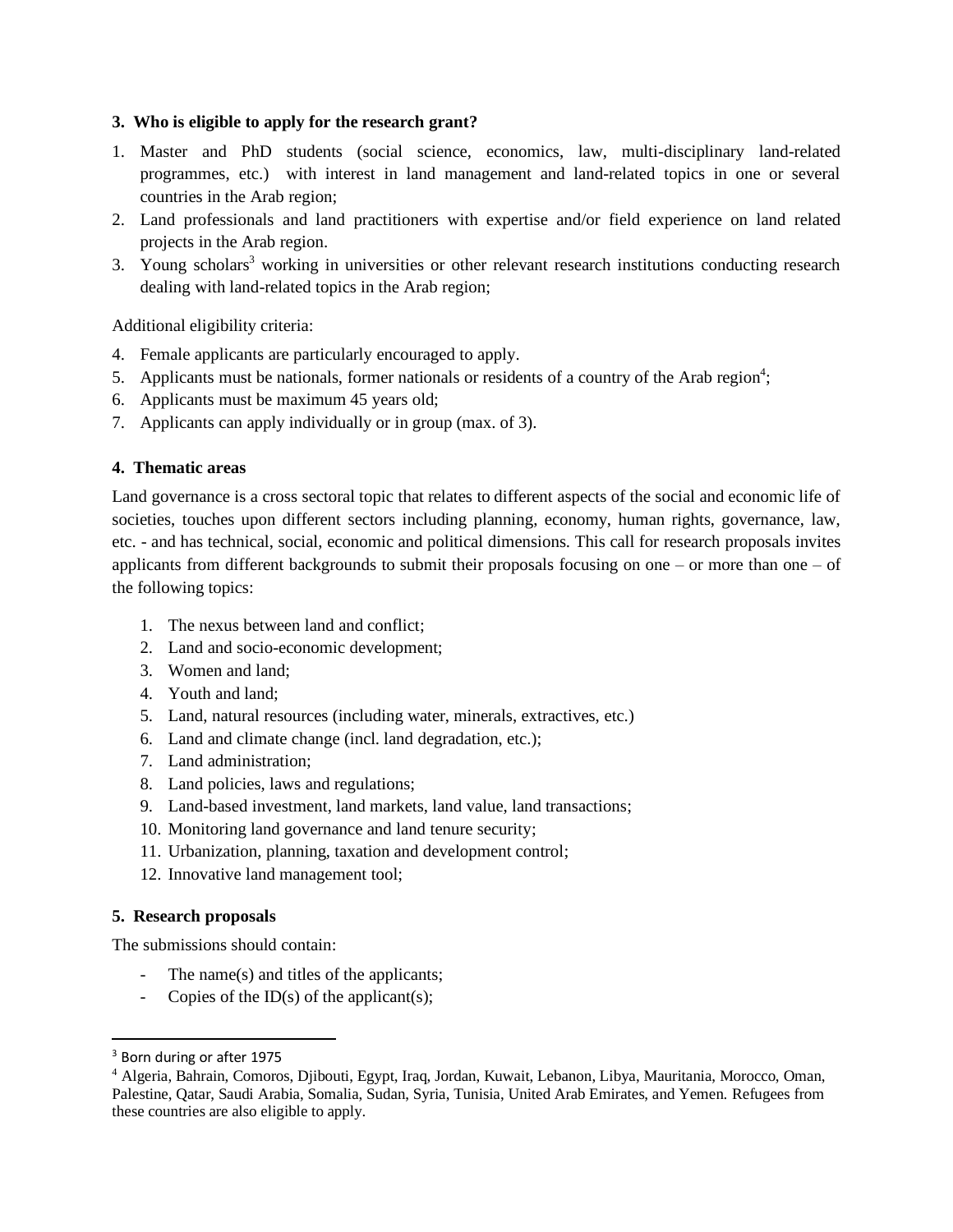- Proof of residency in Arab Country (incase if non-Arab Candidate)
- The themes of the proposed research (selected from the list above);
- The proposed title of the research paper;
- The geographical focus (one or more than one country in the Arab region);
- The outline (or table of content) of the research paper;
- An abstract describing the proposed research (max 2000 words).

Submissions should be done in Word and PDF format and written in either in English, French or Arabic.

Submissions should be sent by **15 July 2020** to the following email address:

[uti.traininginstitute@gmail.com](mailto:uti.traininginstitute@gmail.com)

#### **6. Submission Dates and Details**

- Submission of Research proposals (as mentioned above) by **15/07/2020**.
- A first review of the abstracts will be conducted**.**
- The selected candidates will be informed by **31/08/2020**
- Submission of full research paper by **30/11/2020 (for selected candidates only).**

Selected candidates should submit full research papers that includes;

- 1. An executive summary of 4 pages;
- 2. Body of the research of max 50 pages;
- 3. Conclusions and recommendations (max 6 pages).

Word Count for full research paper min. 5000, max.10000

Paper format 8.5" x 11"-page size 1" margins 11 point Times Roman Line Spacing: Multiple 1.15

The final research papers will be reviewed by an expert committee and uploaded on websites of; GLTN; Arab Land Initiative; and UTI.

There is a possibility to further support the grantees for the attendance of relevant international conferences to present the research results; e.g. the World Bank Conference on Land and Poverty, or the Second Arab Land Conference, etc…

#### **7. Research Grants**

Accepted research proposals will be funded a total grant of **USD 4000** as follows;

- USD 1,500 will be paid to the selected researcher after the selection.
- The remaining USD 2,500 will be paid to the researcher after the submission of the final research paper.